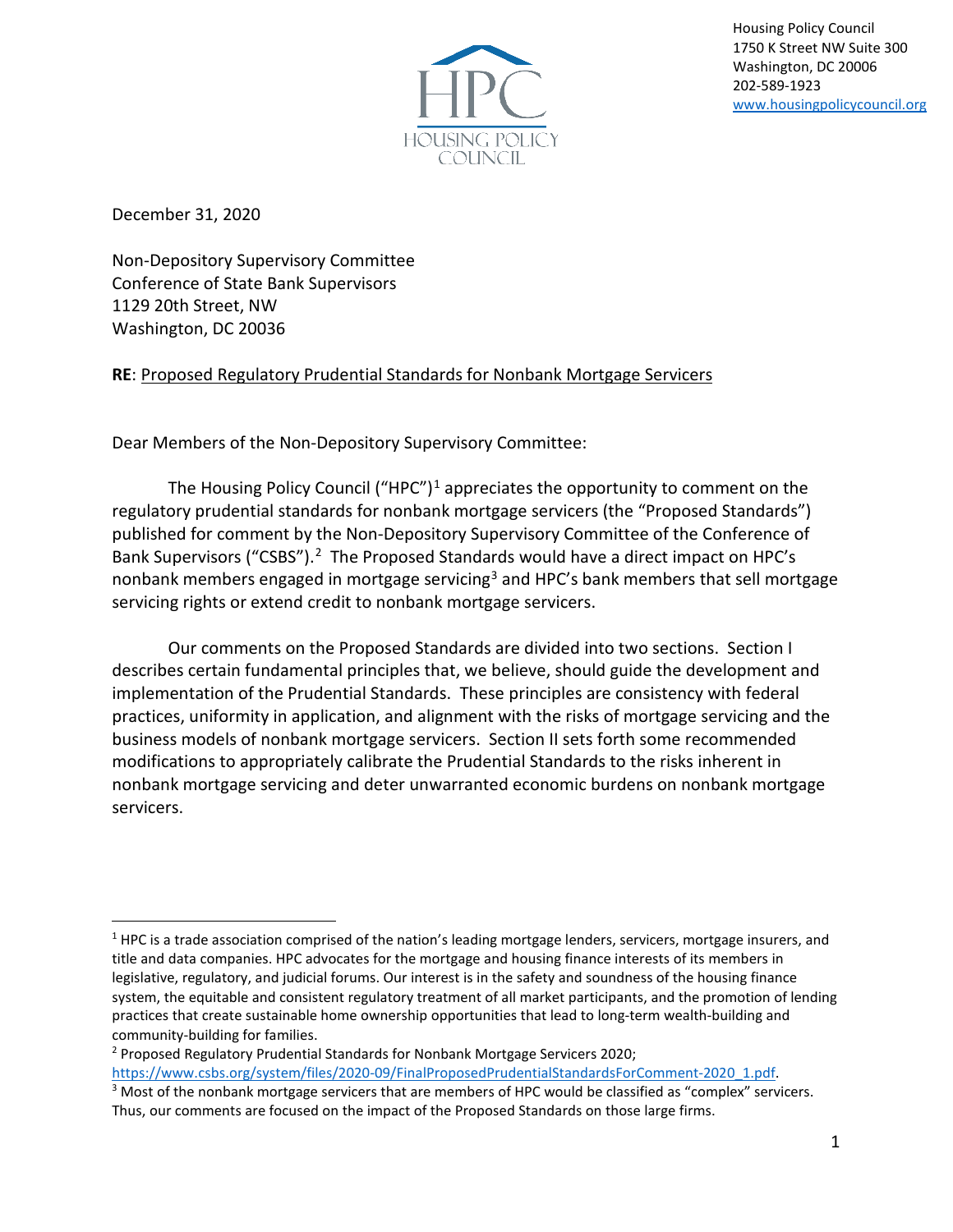### **I. Principles to Guide the Development and Implementation of the Prudential Standards**

In the introduction to the Proposed Standards, CSBS recognizes the importance of nonbank mortgage servicers in the mortgage market.<sup>[4](#page-1-0)</sup> HPC agrees. Nonbank mortgage servicers are a vital conduit between mortgage borrowers and investors in mortgage loans. The mortgage market has evolved to rely on the services provided by these companies, especially for mortgage borrowers in the FHA/VA mortgage market.

Given the role of nonbank mortgage servicers in the mortgage market, HPC also agrees with the stated goal of the Proposed Standards, which is to ensure that nonbank mortgage servicers are in a sound financial condition and have implemented effective risk management practices. Basic standards for capital, liquidity and operations will contribute to systemic market stability and enable nonbank mortgage servicers to serve borrowers and investors in all economic cycles. CSBS is rightly interested in knowing which nonbank mortgage servicers are capable of absorbing additional servicing volume should certain individual servicers – large or small – fail.

Appropriate financial and managerial standards can provide a useful framework for making this determination. It is imperative, however, that such standards be consistent with federal requirements and that they be uniformly applied and uniformly enforced by the states. CSBS undertakes this effort as federal standard setters, notably FHFA and Ginnie Mae, have taken steps in recent years to upgrade counterparty oversight of nonbank servicers and those agencies continue to evaluate their standards.

# *The Prudential Standards should be consistent with federal requirements and uniformly applied and enforced by the states.*

HPC appreciates the fact that CSBS has tried to align the Proposed Standards with the Eligibility Requirements for Enterprise Single-Family Seller/Servicers established by the Federal Housing Finance Agency ("FHFA"). We note, however, that CSBS is proposing a "higher of" construct under which the standards may increase but not decrease. To ensure complete alignment the standards should be structured to simply align with the standards set by FHFA.

Moreover, CSBS's recent "One Company, One Exam" initiative is a positive step toward more uniform supervision of nonbank mortgage companies. We encourage CSBS to build on this recent initiative as it develops and implements the Prudential Standards. Conversely, a patchwork of conflicting requirements (or interpretations of requirements) that are applied differently by different states would impose additional costs and needless complexities for nonbank mortgage servicers and increase systemic risks in adverse economic environments.

Consistency and uniformity will require information sharing between state regulators and federal authorities. Therefore, we also encourage state regulators to enter into, or modify

<span id="page-1-0"></span><sup>4</sup> "Nonbank mortgage servicers are an important segment of the financial services community.", page 2.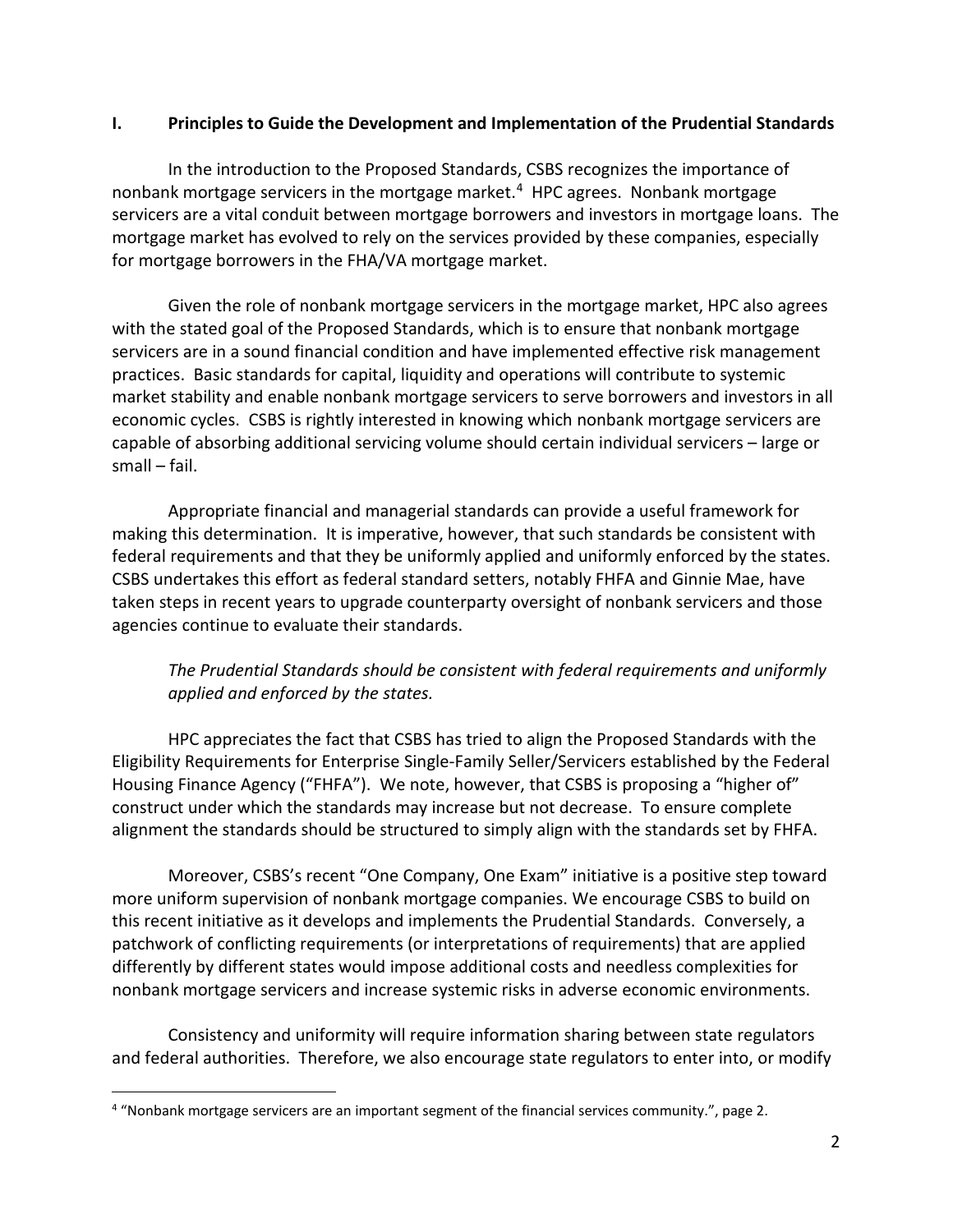as necessary, information sharing agreements with FHFA, CSBS, Ginnie Mae, and the Consumer Financial Protection Bureau ("CFPB") regarding the oversight, supervision, and regulation of nonbank mortgage servicers.<sup>[5](#page-2-0)</sup> As CSBS acknowledges in the introduction to the Prudential Standards, the Financial Stability Oversight Council has recommended collaboration between state and federal regulators and appropriate information sharing agreements will be an integral part of that collaboration. Uniform and consistent supervision and regulation of nonbank mortgage servicers cannot be achieved without such agreements.

### *The Prudential Standards should be designed to address the unique risks of mortgage servicing and the business models of mortgage servicers.*

It is equally important that the Prudential Standards be tailored to address the specific risks associated with mortgage servicing and the different business models of nonbank mortgage servicers. Since the financial crisis, financial regulators have recognized the need to align prudential standards with various business models. For example, the federal banking agencies have scaled capital and liquidity requirements for large banking organizations based upon the size, complexity, and risk profile of the organization. $6$  CSBS also has recognized the need to tailor regulation for smaller community banks.<sup>[7](#page-2-2)</sup>

Yet, it appears that some of the Proposed Standards are based, in part, upon regulatory requirements applicable to the structure and risks associated with banking organizations. The primary concern with the failure of a nonbank mortgage servicer is the transfer of assets to another servicer. Before finalizing the Prudential Standards, we encourage CSBS to calibrate the Prudential Standards to the risks associated with the distinct business models of nonbank mortgage servicers and the need to transfer servicing in the event of failure.

<span id="page-2-0"></span><sup>&</sup>lt;sup>5</sup> These agreements should provide that state regulators and federal authorities impose common reporting requirements that are based upon the mortgage bankers' financial reporting form (MBFRF) used by Fannie Mae, Freddie Mac, and Ginnie Mae rather than the mortgage call report (MCR). The use of one common data source would ensure consistency in the data used for overseeing, supervising, and regulating nonbank mortgage servicers.<br><sup>6</sup> See 84 Fed. Reg. 59032 (Nov. 1, 2019). (The standards were "tailored ... to reflect these banking organi lower risk profile and lesser degree of complexity relative to other large banking organizations.")

<span id="page-2-2"></span><span id="page-2-1"></span> $7$  "State regulators are concerned that the current approach to applicable regulation falls short in providing a tailored and reasonable approach to community bank regulation, which in turn harms these institutions and the communities they serve." Statement of Charles G. Cooper, Banking Commission, Texas Department of Banking before the Senate Banking Committee, June 22, 2017.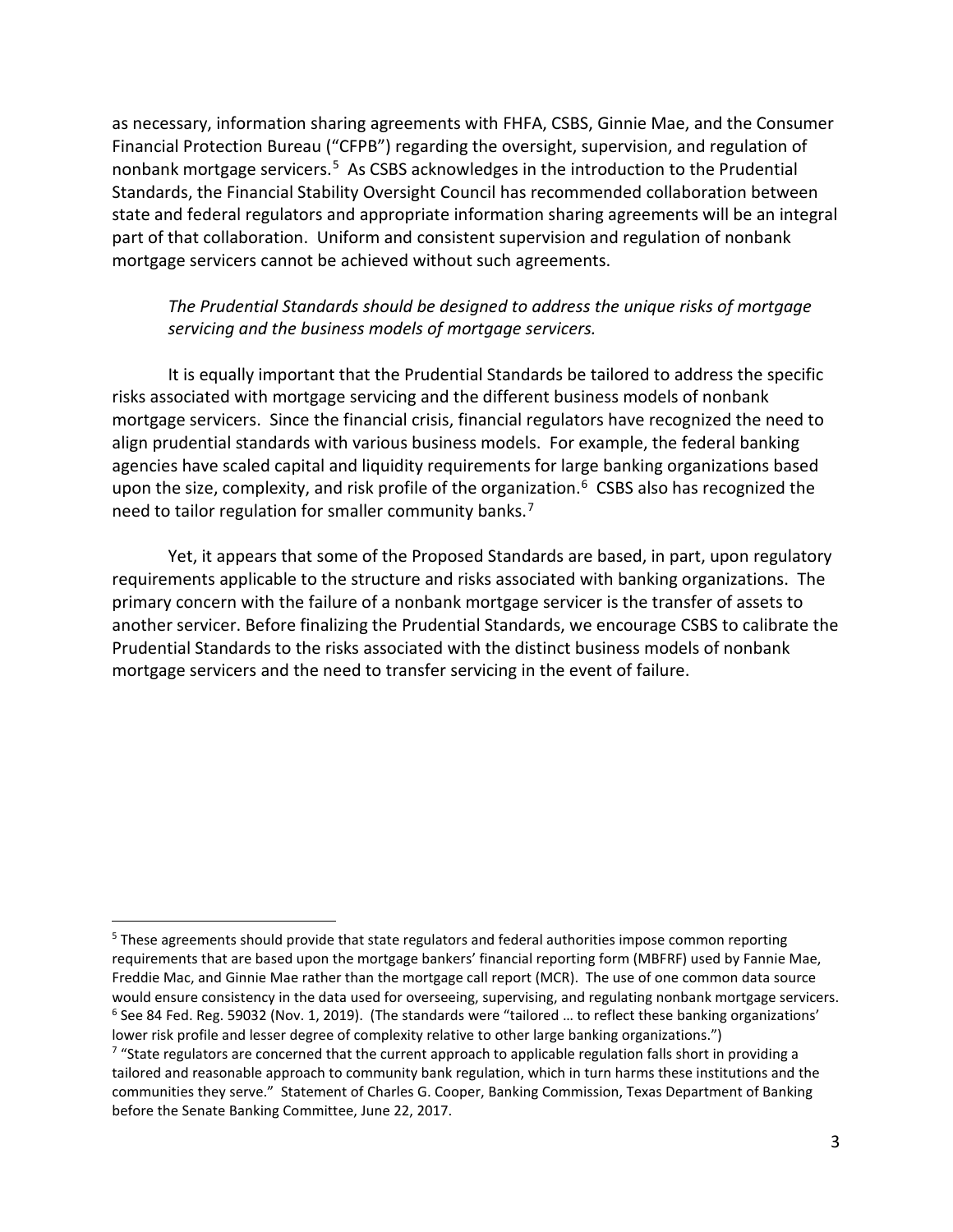#### **II. Recommended Modifications to the Proposed Standards**

#### A. Net Worth

*The definition of net worth should be aligned with current practices by Ginnie Mae and the Enterprises.* 

CSBS is proposing that the definition of net worth be based upon the definitions used by the Enterprises in their financial eligibility standards.<sup>[8](#page-3-0)</sup> Ginnie Mae uses a similar definition of net worth.[9](#page-3-1)

This definition could be read to require a nonbank mortgage servicer to exclude from its net worth mortgage servicing rights (MSRs) and other assets pledged against unused credit lines. Such a result is inconsistent with the actual practices of Ginnie Mae and the Enterprises and would materially reduce the net worth of nonbank mortgage servicers. Based upon discussions with Ginnie Mae staff, we understand that Ginnie Mae has interpreted its definition of net worth to exclude MSRs from net worth only if the MSRs are used to secure an obligation of another entity. In other words, if a nonbank mortgage servicer uses its MSRs to secure a line of credit, that line of credit is an obligation of the nonbank mortgage servicer, not another entity, and the MSRs may count toward the nonbank mortgage servicers net worth.<sup>[10](#page-3-2)</sup>

Similarly, HPC members have told us that the Enterprises routinely use their discretion to permit MSR and other pledged assets to count toward net worth. Therefore, to avoid potential confusion over the treatment of pledged assets in calculating net worth, we recommend that the Prudential Standards explicitly adopt an approach toward pledged assets that is fully aligned with the practices employed by Ginnie Mae and the Enterprises. Aligning written guidelines with actual Enterprise and Ginnie Mae practice would promote consistency in FHFA, Ginnie Mae, and CSBS standard-setting. We believe the actual practice reflects prudent business judgment and better reflects economic realities.

Ginnie Mae also has permitted servicers to exclude certain assets from the calculation of the minimum capital-to-asset ratio, which otherwise would be included under Generally Accepted Accounting Principles (GAAP). These assets are Home Equity Conversation Mortgage (HECM) loans sold into Ginnie Mae securitization trusts (HMBS trusts), loans repurchased from Ginnie Mae pools, MSRs associated with subservicing contracts, and assets in RMBS trusts. In each case, GAAP requires that the asset be carried on the books of the servicer, but the servicer has limited economic exposure to the asset. We recommend that the Prudential Standards

<span id="page-3-0"></span><sup>8</sup> Net worth would be defined as: total equity capital (as determined by Generally Accepted Accounting Principles (GAAP), minus goodwill and other intangible assets (excluding mortgage servicing rights), and minus receivables from related parties and pledged assets net of associated liabilities.

<span id="page-3-1"></span><sup>9</sup> See Chapter 2 of the Ginnie Mae MBS Guide, which cross references Chapter 6 of the Consolidated Audit Guide for Audits of HUD Programs.<br><sup>10</sup> This interpretation is conditioned upon other provisions in Ginnie Mae's MBS Guide which provide that

<span id="page-3-2"></span>encumbered MSRs do not alter Ginnie Mae's superior interest in the MSR in the event a servicer fails.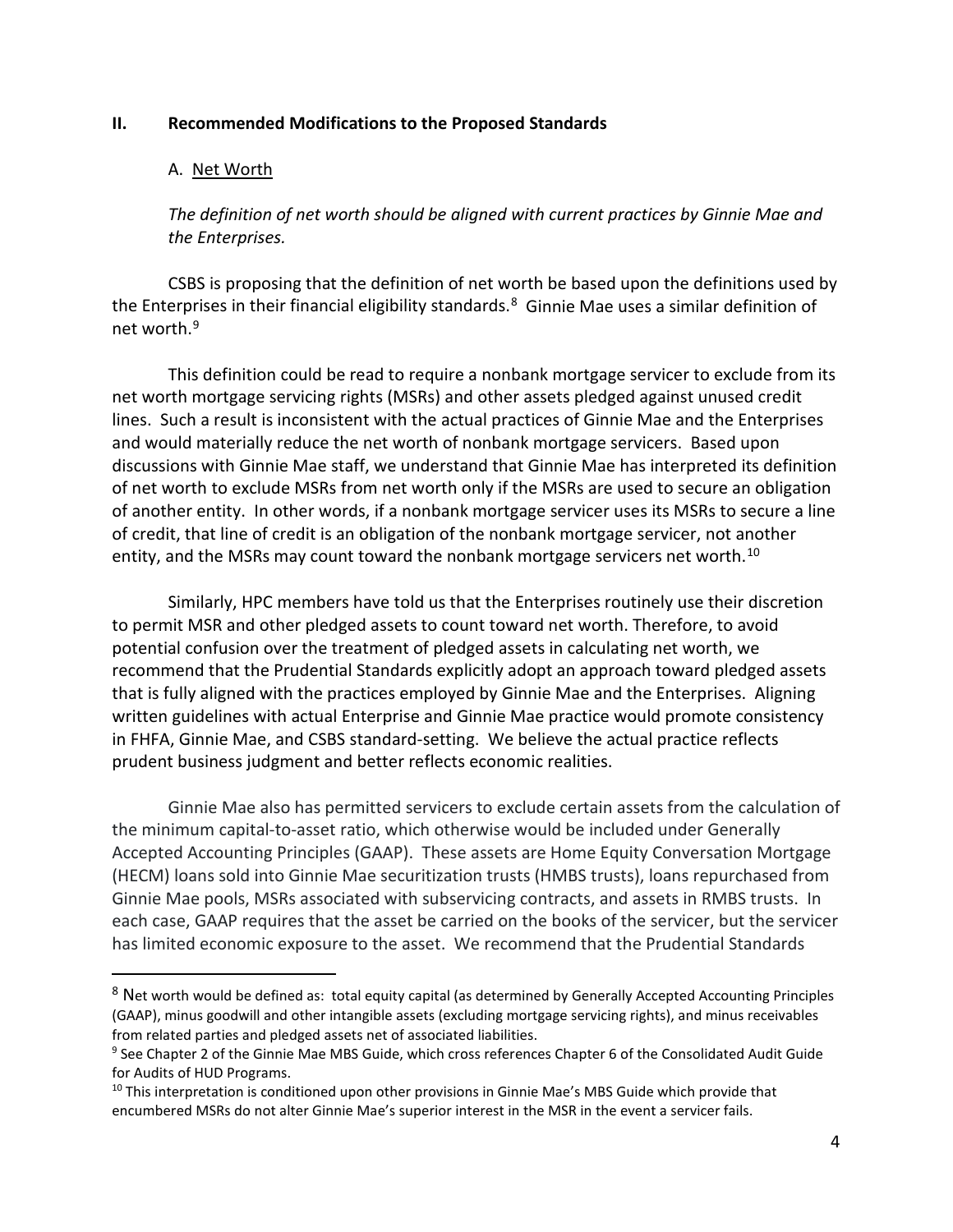explicitly adopt Ginnie Mae's implemented treatment of these assets for purposes of the net worth calculation to ensure that the Prudential Standards reflect actual practice. Additional information on these assets is found in Attachment A.

#### B. Liquidity

Consistent with a proposal made by FHFA earlier this year, CSBS is proposing a framework for addressing the liquidity risk of nonbank mortgage servicers that would: (i) impose a base liquidity requirement tied to a percentage of UPB serviced by a nonbank mortgage servicer; (ii) exclude unused/available portions of committed servicing advances lines of credit and exclude other available but unused credit lines from satisfying the base liquidity requirement; and (iii) impose an incremental liquidity requirement based upon the amount of nonperforming loans serviced by a nonbank mortgage servicer. Additionally, CSBS is proposing a liquidity requirement (of an unspecified amount) to cover operational risks.

As noted above, one of the fundamental principles that should guide the development and implementation of the Prudential Standards should be the calibration of the standards to the risks of mortgage servicing and the business models of different mortgage servicers. This principle is particularly applicable to the proposed liquidity requirements because not all nonbank mortgage servicers are subject to the same liquidity risks, and not all types of liquidity risks are the same. The liquidity requirements in the Prudential Standards should reflect the liquidity risk posed by different business models and the different types of liquidity risks.

# *Liquidity standards should recognize the array of liquidity sources relied upon in normal commercial practice and the types of liquidity risk to be managed.*

The liquidity risk for nonbank mortgage servicers is affected by different business models. Even more so than banks, nonbank mortgage servicers have a diversity of corporate forms, and corporate sources of funds, that defy simple assessments of liquidity resources and potential liquidity needs. For example, nonbank mortgage servicers that engage in a meaningful loan origination business have different liquidity risks from nonbank mortgage servicers that do not originate loans. Publicly traded and large private mortgage servicers may have more access to sources of funds, and some servicers may have parent companies that can be a source of funding.

As both CSBS and FHFA recognize, not all mortgage servicing imposes the same degree of potential liquidity needs. Clearly, servicing loans in Ginnie Mae pools involves a more substantial potential call on servicer liquidity, and for a longer and less certain duration, than loans in GSE pools. In fact, a number of large-scale, nonbank Ginnie Mae servicers sourced excess financing under existing committed credit lines, to withstand the economic uncertainty created by the pandemic. This additional liquidity serves as a cushion, enhancing the cash available to address unexpected demand for advances.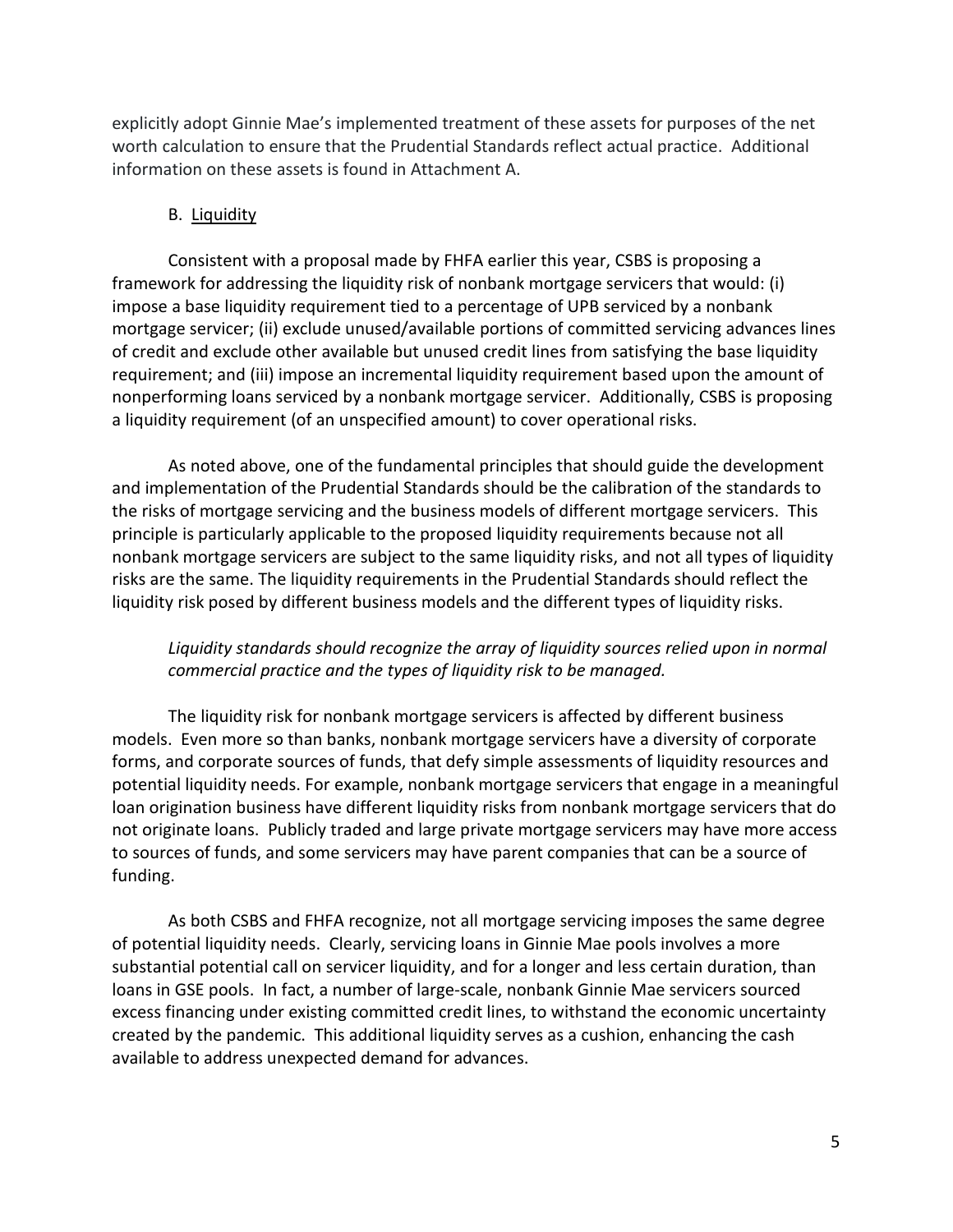Moreover, not all liquidity risks are the same. The liquidity risks faced by nonbank mortgage servicers vary based upon idiosyncratic liquidity demands that arise from how the business is operated, the performance of the underlying portfolio, and applicable remittance schedules. Liquidity risks also may result from systemic liquidity crunches during which most or all servicers and credit providers face a sudden and severe tightening of market liquidity that either creates, or in part results from, adverse economic conditions that may or may not be related to an increase in mortgage delinquencies.<sup>[11](#page-5-0)</sup>

To be clear, these differences in business models and liquidity risks should not be interpreted as a call for a variety of liquidity standards. We are highlighting these to illustrate the types of factors CSBS (as well as FHFA) should consider in calibrating liquidity standards for the business of mortgage servicing. As we stated at the outset of this letter, it is important that all of the standards, including the liquidity standards, be consistent and uniformly applied.

# *The liquidity requirements should be designed to cover near-term operating expenses and include a cushion to cover changes in market conditions.*

As CSBS notes, liquidity risk management should ensure that a nonbank mortgage servicer has sufficient liquidity to meet near-term operating expenses, and should include a cushion for unexpected, rapid increases in liquidity needs to fund pipelines, meet margin calls, and advance payments due to changes in market conditions, such as an increase mortgage delinquencies. The CSBS framework recognizes these needs by requiring servicers of all sizes to have appropriate cash management plans "that match the size and sophistication of the institution" and by requiring written policies to ensure operating liquidity is always maintained.

# *Committed but unused/available credit lines should count toward the liquidity requirement.*

Consistent with a similar proposal from FHFA, the Prudential Standards would exclude unused/available portions of committed servicing advance lines of credit from the base liquidity requirement. Both HPC's nonbank mortgage servicer members that use these lines and HPC's bank members that provide these lines view the total exclusion of committed, but unused lines as an extreme and unwarranted remedy.

First, it is important to clarify that nonbank mortgage servicers rely upon various types of committed credit lines, including credit lines collateralized by MSRs, committed advance lines that are secured by other assets, and committed lines that are not secured. In each case,

<span id="page-5-0"></span> $11$  While nonbank mortgage servicers should be expected to manage their businesses to be prepared for the first two sources of liquidity risk, market liquidity crises are harder to anticipate. This spring's sudden and unforeseen liquidity crunch arising from a national health emergency is a good example. This does not mean that individual nonbank mortgage servicers should not be prepared for such disruptions, but rather to suggest that there are limits as to what may reasonably be expected of individual firms before more systemic responses are required by governmental authorities.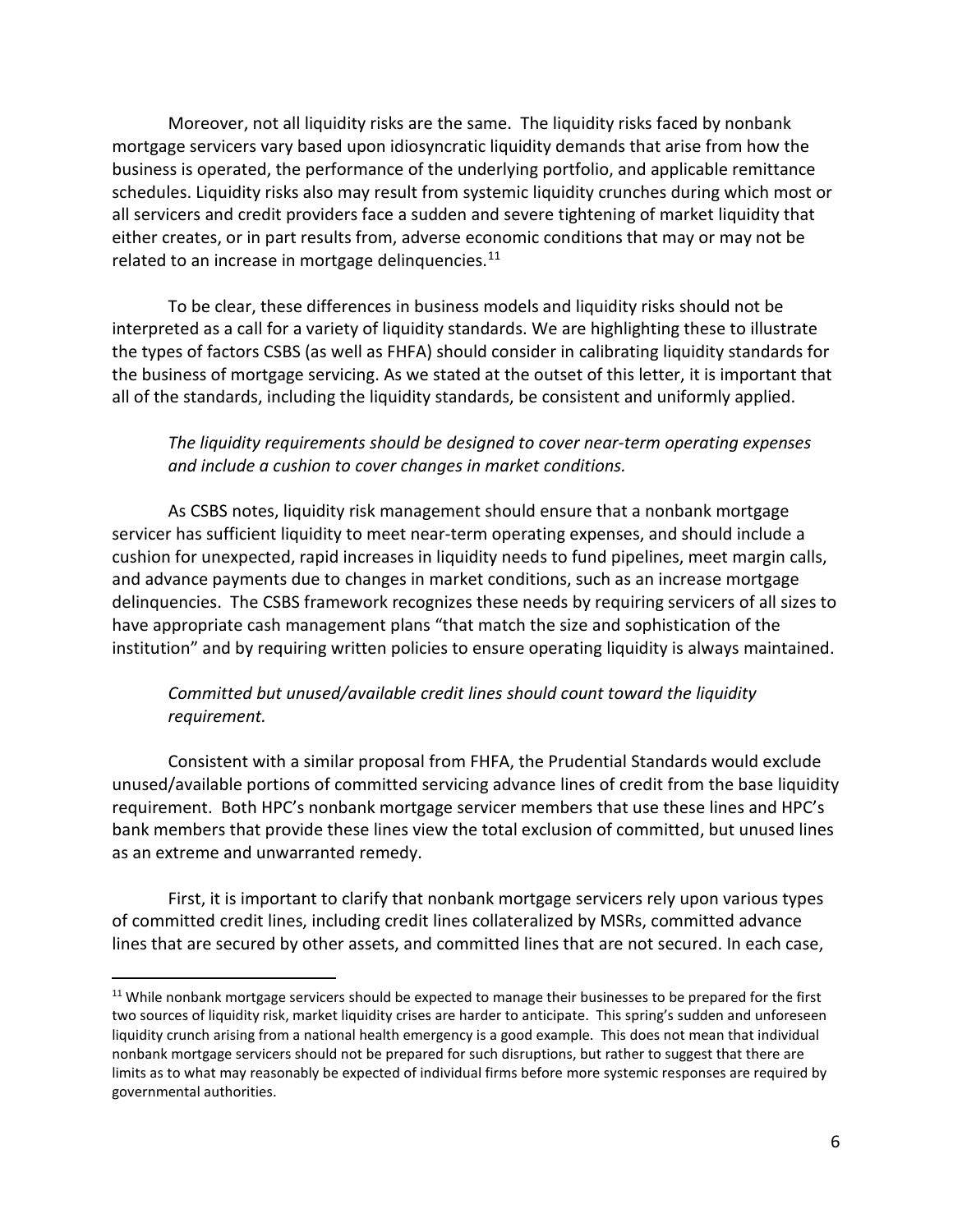committed lines are subject to contractual agreements that recognize the strength of the servicer and include performance monitoring by the creditor banks. Nonbank mortgage servicers pay fees for these commitments in order to have funds available for future use and banks that extend the credit are required to hold capital to support the lines and are required to meet their own liquidity requirements. Therefore, the treatment of committed, but unused credit lines should not be a binary, all-or-nothing, choice; some, if not full, credit should be given to these credit lines. Moreover, excluding committed, but unused credits lines could create a perverse incentive for nonbank mortgage servicers by discouraging the prudent practice of prepositioning liquidity sources before such sources are needed.

Second, and most importantly, we recommend that, rather than exclude these lines entirely, CSBS count all types of committed, but unused lines of credit toward the liquidity requirement, subject to certain caps and/or limitations. For example, for a given liquidity requirement, CSBS could provide that no more than [X] percent of the base liquidity requirement be met by committed, but unused credit lines. The appropriate percentage cap would need to be determined. This approach would be similar to the "haircut" given to level 2A and level 2B liquid assets in the short-term liquidity requirement applicable to banking institutions. [12](#page-6-0)

Another approach would be to provide that only a portion of the remaining capacity on a line of credit could count toward the requirement. That is, a nonbank mortgage servicer could be limited to counting a maximum of a certain percentage of the capacity of a line toward the requirement. This approach may require different thresholds based upon the different types of credit lines. An MSR-backed line may be haircut more than a servicing advance-backed line, for instance.

HPC is not endorsing one of these approaches over the another. In fact, we assume there may be other approaches that should be considered. And HPC understands that CSBS and FHFA have raised questions about how to account for the risk that an expiring credit line is not renewed by the lender. Considering all these issues, HPC recommends that at least some meaningful portion of all types of committed, but unused credit lines should count toward the liquidity requirement, and we would be pleased to engage further with CSBS (and FHFA) on this issue. Questions about renewal should be considered separately, but in any event, servicers should be expected to maintain compliance with the liquidity requirements as credit lines are added or dropped, and as usage on those lines varies over time. And, as stated multiple times already, in the end we believe it is essential that CSBS and FHFA and Ginnie Mae align on how such lines are treated in satisfying liquidity requirements.

# *The base requirement should reflect differences in remittance schedules.*

The liquidity risk for a nonbank mortgage servicer is affected by two conditions in servicing agreements: (i) how long a servicer must make advances of principal and interest

<span id="page-6-0"></span><sup>12</sup> See 12 C.F.R. 249.21.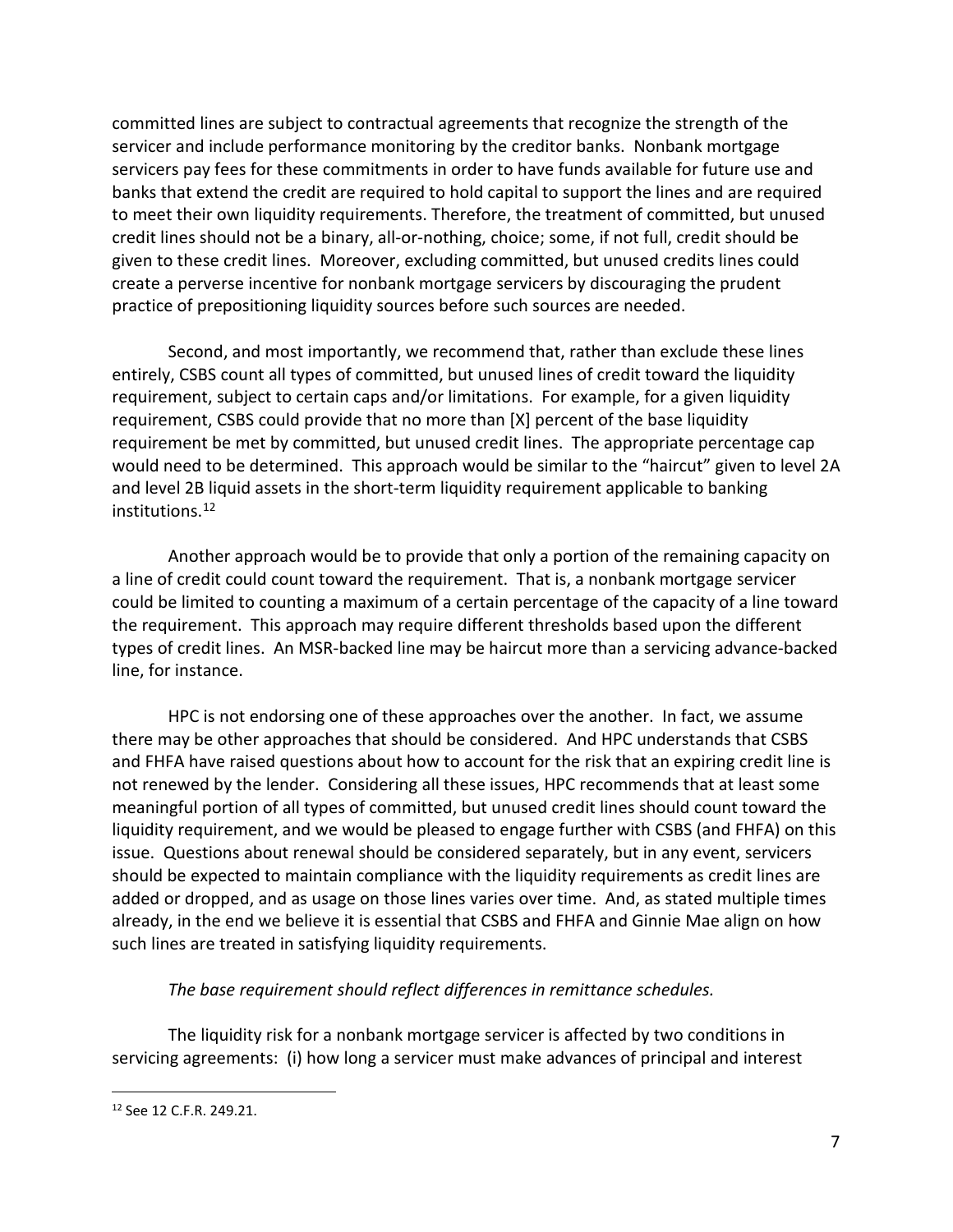payments to the holders of mortgage securities when a borrower is delinquent on a mortgage payment, and (ii) when the servicer is reimbursed for the advances by future mortgage payments, mortgage insurance coverage, or guaranty proceeds. These conditions, however, are not the same in all servicing agreements. As a result, the liquidity risk for a nonbank mortgage servicer will vary depending upon the terms for reimbursing advances contained in a servicing agreement. Consideration of this additional factor would more closely align the base liquidity requirement with the actual liquidity risk faced by nonbank mortgage servicers. We encourage CSBS to consult with FHFA and Ginnie Mae on this issue.

#### *The incremental liquidity requirement is counterproductive and should be eliminated.*

CSBS, like FHFA, also is proposing an incremental liquidity requirement based upon the volume of nonperforming loans serviced by a nonbank mortgage servicer. Such a requirement would have a counterproductive, pro-cyclical effect on the mortgage market. Nonperforming loans increase during periods of economic stress, and a key purpose of building liquidity is to use it during times of stress. Thus, a requirement that mortgage servicers hold more liquidity during periods of economic stress would limit a servicer's ability to dedicate existing cash to cover advances on such nonperforming loans precisely when such liquidity is needed most. Moreover, requiring a nonbank mortgage servicer to expand liquidity during a stress period would add to the overall strain in mortgage and financial markets by further increasing the demand for liquidity at the same time that other participants in those markets may be seeking such credit, thereby increasing the pro-cyclicality of the requirement.

Given the counterproductive effectives of the incremental liquidity requirement based on delinquent loans we recommend that it be eliminated. Instead, as discussed below, we recommend that servicers be required to maintain some additional cushion for unexpected events that takes the form of (i) additional net worth; or (ii) a reserve based upon an analysis of the quality of the loans serviced. Either of these approaches would be a more effective means to ensure that nonbank mortgage servicers have a cushion against unexpected events than an incremental liquidity requirement. Additionally, we recommend that nonperforming loans that are associated with a disaster period, such as the COVID-19 pandemic, should be excluded or discounted in any requirement to hold additional liquidity.

#### *A supplemental liquidity cushion for unexpected events could take alternative forms.*

CSBS is proposing an additional (but unspecified) liquidity requirement to ensure that a nonbank mortgage servicer has funds necessary to cover operating expenses, especially during periods of economic stress. In lieu of a separate (unspecified) liquidity requirement for operations, and as a replacement for the incremental liquidity charge, we encourage CSBS to consider various alternatives to creating a cushion for unexpected events.

One option would be to require a minimum capital requirement greater than 6 percent that is tied to the risk of the underlying portfolio. Servicers that maintain strong net worth ratios have a greater ability to obtain liquidity when needed. This option also would be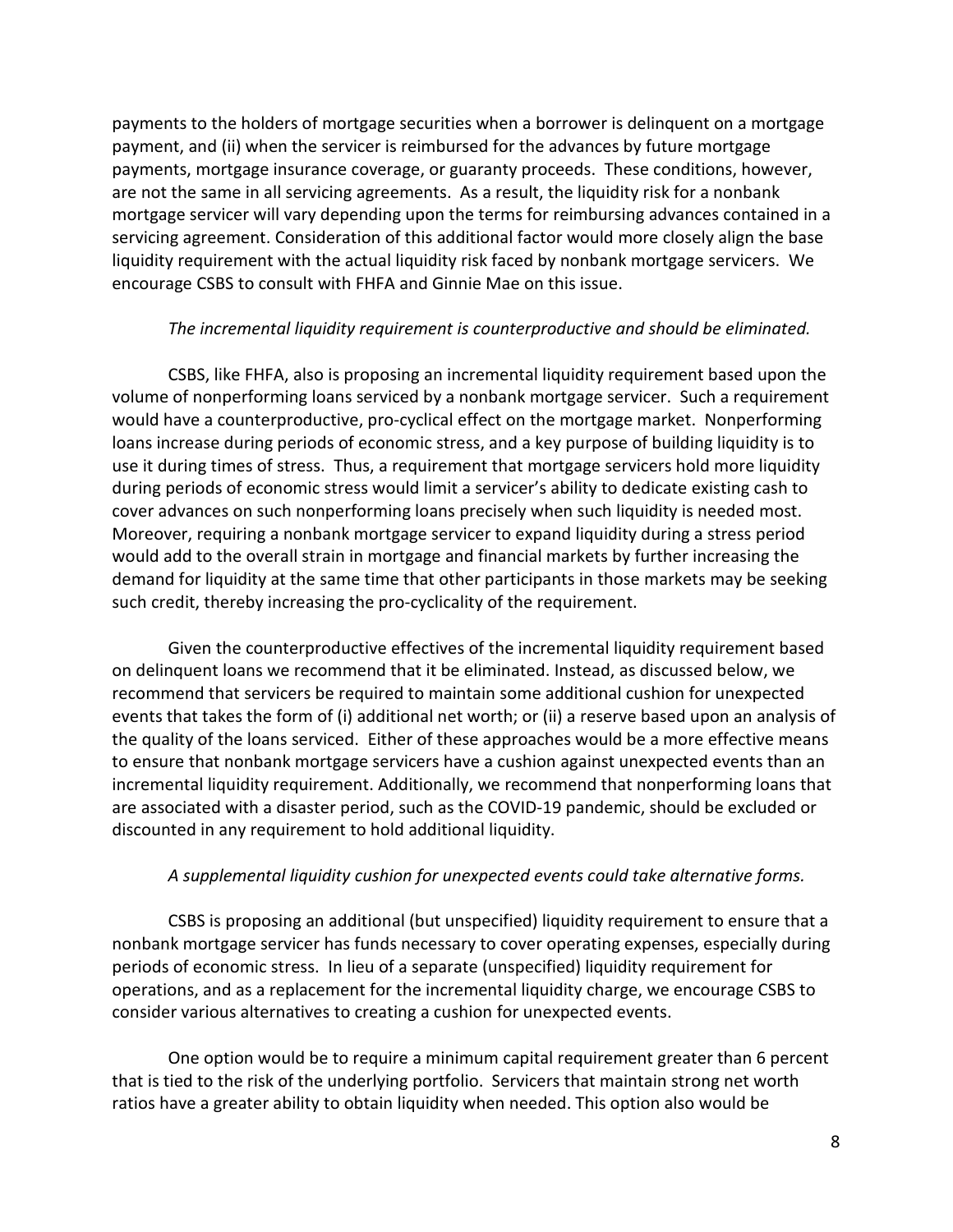consistent with the current practices of large nonbank mortgage servicers. As stated before, alignment across CSBS and federal standard-setters would be important here.

Another option would be to tie a supplemental liquidity requirement to the actual risk of a portfolio. Under this option, additional required liquidity would be based on the actual risk characteristics of the servicer's portfolio. CSBS, FHFA, CFPB, and Ginnie Mae would need to agree on clear, objective risk metrics that would identify mortgages carrying a greater-thanaverage risk of delinquency in any given stress environment and base the supplemental liquidity charge on those loans. This would involve a review of the risk profile of the mortgages, as well as servicer capital and liquidity under stress in order to establish realistic performance expectations. In other words, the riskier the servicer's loan portfolio, the greater the required supplemental liquidity cushion.

# C. Stress Tests

#### *Stress test requirements should be based upon Ginnie Mae's approach to stress testing.*

CSBS is proposing that complex nonbank mortgage servicers be subject to stress testing requirements. We recommend that for complex servicers CSBS not develop its own stress testing standard, but, instead, defer to the stress testing framework that Ginnie Mae is developing. The Ginnie Mae stress testing framework involves a review of each servicer's business operations, its unique structure and funding, as well as consideration of how the servicer is prepared to respond to a sudden decline in originations, an increase in delinquencies (hence more servicing advances), and a decline in MSR values. Ginnie Mae plans to refine and adapt the framework over the initial deployment period but will use the information generated from the stress tests to ascertain and evaluate the financial and operational condition of large servicers. The results of the tests would also enable servicers to adjust operations to expand capacity, providing Ginnie Mae with a view into which companies might be in a position to absorb servicing, if necessary, in the event a competitor fails during periods of economic stress. The general results of the tests, perhaps, at a minimum, information on which servicers have excess capacity, could possibly be shared with individual state regulators under information sharing agreements.

#### D. Living Wills

# *The standard on living wills should be replaced with a standard on contingency and continuity planning that includes plans for servicing transfers and resolutions.*

CSBS is proposing a living will and recovery resolution plan for complex mortgage nonbank servicers. Simply stated, the living will process is not appropriate for nonbank mortgage servicers. Following the financial crisis, the living will process was imposed upon large banking organizations and large banks to enable these organizations to: (i) identify contractual vulnerabilities; (ii) rationalize organizational structures; and (iii) plan for an orderly resolution in the event of failure. Nonbank mortgage servicers do not face such challenges.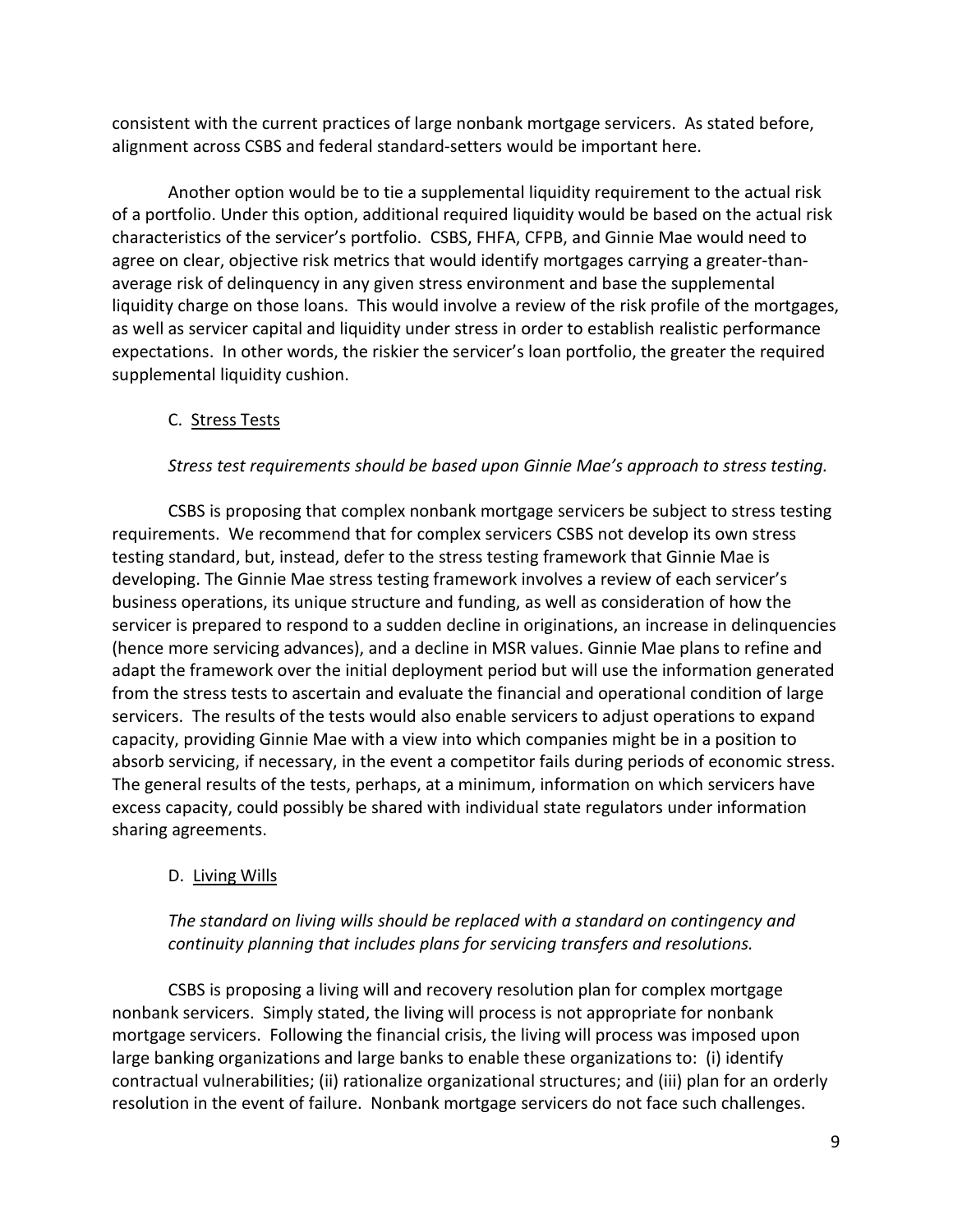Existing servicing transfer and bankruptcy procedures are already well-established to handle the failure of a nonbank mortgage servicer.

In lieu of a living will requirement, we recommend that CSBS focus on contingency and continuity planning. Contingency and continuity plans are designed to ensure that a business has the systems, personnel, and resources necessary to continue to operate in response to unexpected events and to help transition assets and staffing to another servicer, as necessary. Such plans could require a servicer to identify a back-up source of servicing should a servicer cross some risk metric.

Ginnie Mae has identified the types of information a servicer should consider in developing these plans. We encourage CSBS to base its requirement on that work product. Doing so will further the goal of uniform and consistent standards for nonbank mortgage servicers. We also recommend that CSBS develop formal protocols with Ginnie Mae and FHFA to ensure that any actions taken by Ginnie Mae or by an FHFA-regulated entity, or by a state regulator, related to the resolution of a nonbank mortgage servicer be communicated and coordinated across all those parties. Such coordination is needed to minimize both market and customer disruption in the event of the failure of a nonbank mortgage servicer.

### **Conclusion**

As we noted at the outset of this letter, nonbank mortgage servicers perform a vital role in the housing finance system. Thus, for the integrity of the system, HPC recognizes that it is important that nonbank mortgage servicers operate in a safe and sound manner. Our comments are intended to help CSBS refine the Proposed Standards so they can achieve that goal, while recognizing the unique business model of mortgage servicers. We welcome the opportunity to engage further with CSBS on any of the matters addressed in this letter.

Yours truly,

Edward J. Do Marco

Edward J. DeMarco President Housing Policy Council

Attachment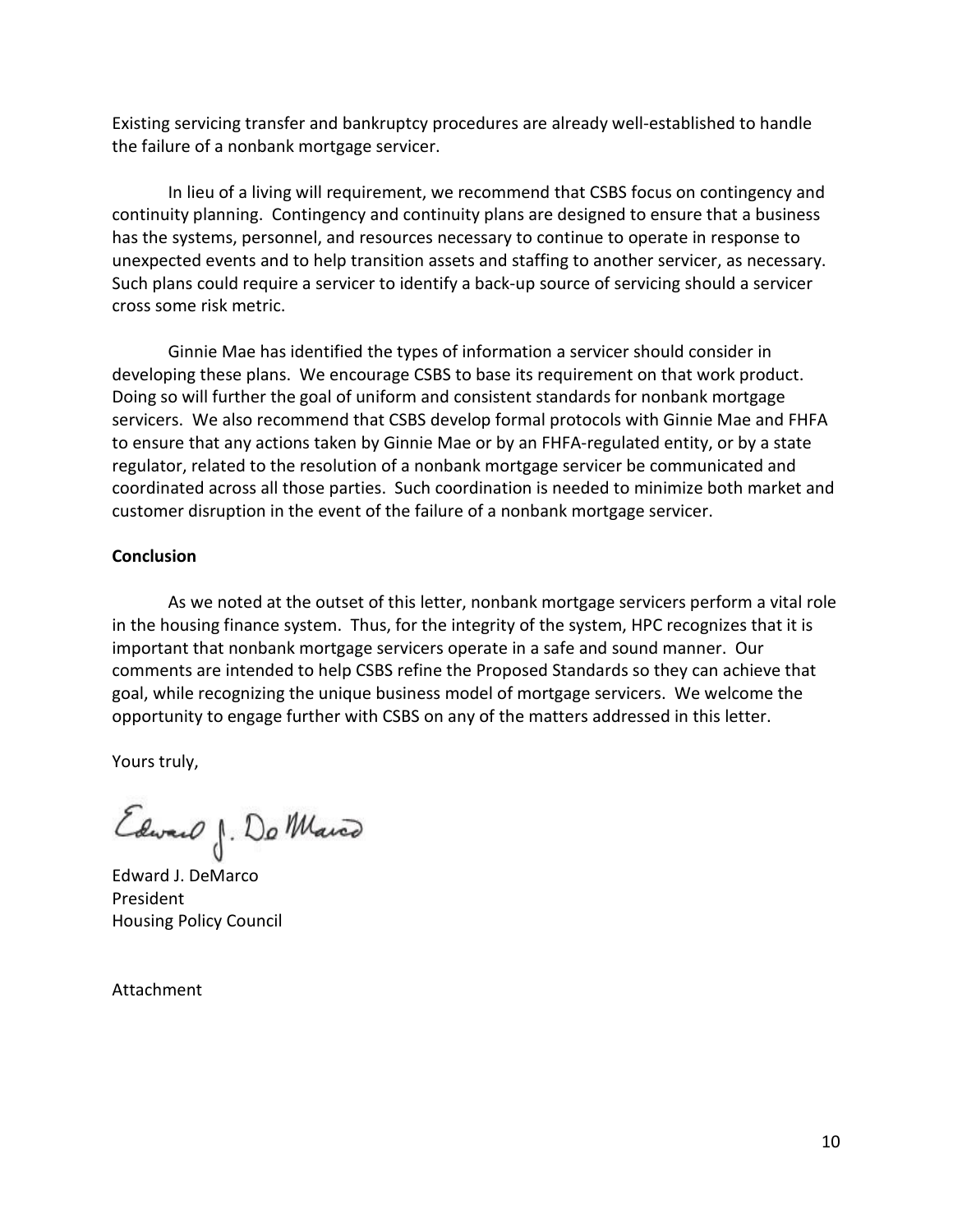### Attachment A

# Exclusion of Certain Assets from Capital-to-Asset Calculations

# HECM loans sold into GNMA securitization trusts (HMBS pools), with the servicing rights being retained by the issuer

In these securitization transactions, the issuer/servicer has certain requirements related to the HMBS. These include a requirement to repurchase loans from HMBS pools once their UPB reaches 98 percent of the Maximum Claim Amount for the loan. Another requirement is that the issuer/servicer is paid by issuing so-called "tail draws," issuing GNMA-back HECM securities, when the borrowers on an HECM loan are not making any cash payments from which to pay the servicing spread and fees. Due to these requirements, the transfer of HECM loans do not qualify for sale accounting treatment and are accounted for as part of "loans held for investment," with an offsetting liability. In other words, under GAAP, the entire securitization is on the issuer/servicer's balance sheet. Yet, once the HECMs are sold to GNMA trusts, they become assets of the trusts and the issuer/servicer does not have any claims on those loans. Similarly, holders of the HMBS have no recourse against the assets of the issuer/servicer.

### Contingent GNMA loan repurchase asset

The Ginnie Mae program agreements provide that an issuer/servicer: (i) has the right, but not the obligation, to repurchase loans more than 90-days delinquent in GNMA pools subject to certain conditions; or (ii) the obligation to repurchase previously transferred mortgage loans that have been subject to a successful trial modification before any permanent modification is made. These are known as early-buy-outs or EBOs. When these conditions are met, the issuer/servicer is treated as having regained control over the mortgage loan(s), and under GAAP, must re-recognize the loans as assets on our consolidated balance sheets and establish a corresponding repurchase liability. This requirement applies regardless of whether the issuer/servicer has any intention to repurchase the loan.

#### Rights to MSRs and long-term sub-servicing contracts

GAAP often requires that the entire MSR be brought onto a servicer's books for subservicing contracts (or other similar contracts) where advancing and other responsibilities have been purchased by a 3<sup>rd</sup> party. With respect to subservicing, the length of the contract and ease of termination are among the key determining factors in the accounting treatment. Without the flexibility to exclude these assets from net worth, servicers would have an incentive to enter into shorter and more easily terminated agreements, which is contrary to market stability.